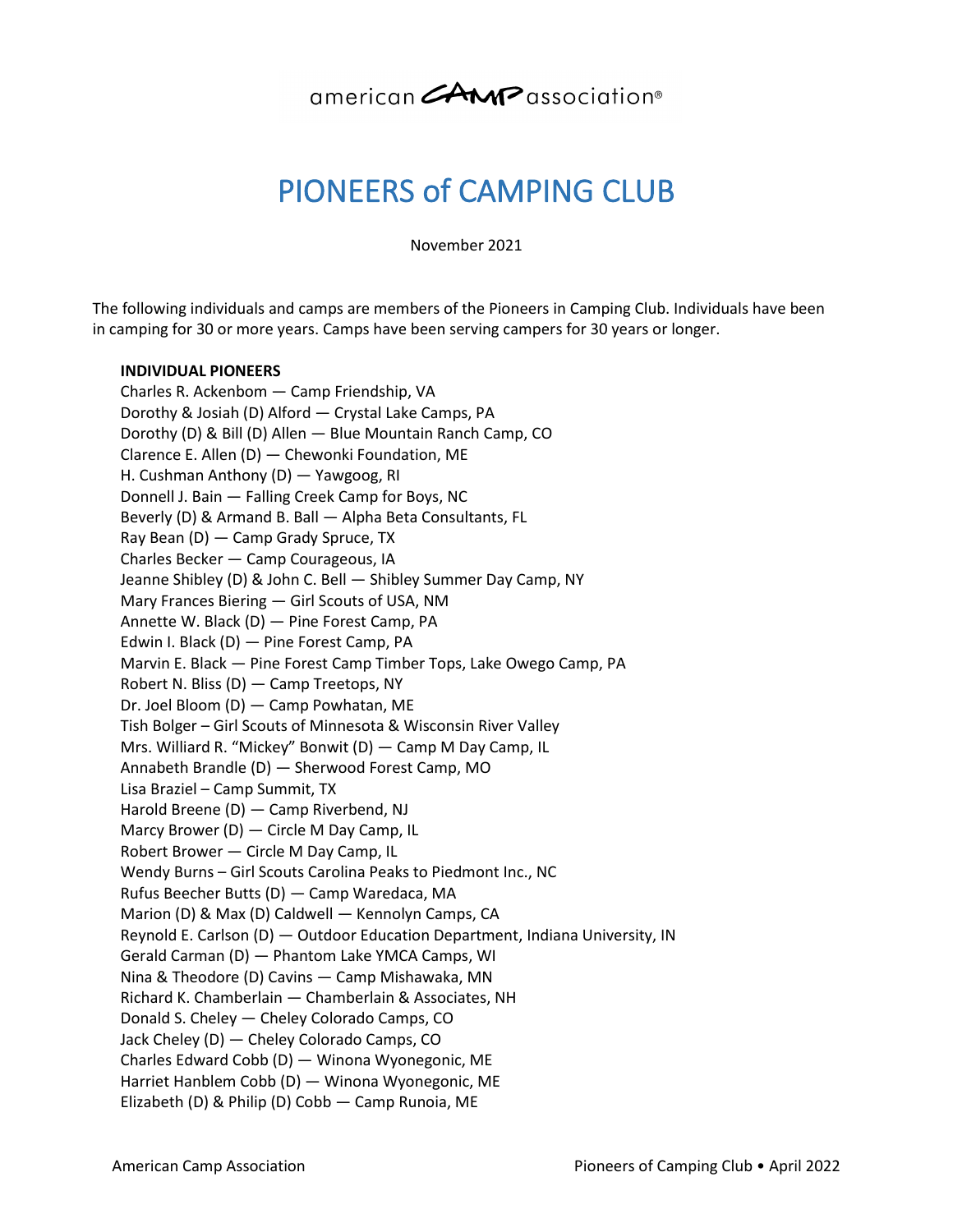Richard Winslow Cobb (D) — Winona Wyonegonic, ME Helen Herz Cohen (D) — Camp Walden, ME William Cohen — The Town & Country Day Camp, MA George Coleman — Coleman Family Camps, NY Marla Coleman — Coleman Family Camps, NY Rev. Msgr. George Cummings — Good Counsel Camp, FL Frances B. Dawson, Jr. — Alleghany for Girls, WV S. Cooper Dawson, Jr. (D) — Alleghany for Girls, WV Lena Detweiler (D) — 4-H Camp Whitewood, OH Edmonia C. Dillion (D) — Camp Wyman, MO Barbara & Dale Dohner — Oneka, PA Carole & Marvin Domsky (D) — Willow Grove Day Camp, PA Rev. Karl E. Dowd (D) — Camp Fatima, NH Deb Dowling — Camp Ginger Cascades, NC Clifton M. Drury (D) — YMCA Camp Hayo-Went-Ha, MI Barbara S. Ebner — Camp Awosting, CT Barbara V. Ebner, Jr. (D) — Awosting & Chinqueka/Ebner Camps, CT Oscar "Buzz" Ebner, Jr. — Awosting & Chinqueka Camps, CT Oscar Ebner (D) — Camp Awosting, CT Sherry Ebner — Awosting & Chinqueka Camps, CT Virginia R. Ebner (D) — Chinqueka, CT Brigadier Douglas Eldredge (D) — Camp Puh'tok, MA Sheila & Stephen (D) Eller — Beth Tfiloh Camps, MD Oscar L. Elwell (D) — Cheshire County YMCA, NH Mom (D) & Cap Endres — Camp Chippewa, WI Steve Engel — Tamarack Camps, Inc., MI Jack Erler — Curtis Thaxter, ME Clark Ewing (D) — YMCA Storer Camps, MI Dr. Eugene M. Ezersky (D) — Indian Head Camp, NY Jeanne "Hap" Feeley (D) — Daddy Allen, PA Kathy Ferguson — Camp Olympia, TX Tommy Ferguson — Camp Olympia, TX Dorothy P. Flint (D) — Nassau County 4-H Camp, NY Helen Fondren-Lingle (D)— Former Girl Scout Leader, FL Herve Derek Fortin — Boy Scouts of America, TX Paul M. Frisbie (D) — Campo Fiesta, FL Ian Garner — Markel Insurance, VA J. Grant Gerson (D) — Calamigos Star C Ranch, CA Robert S. Gersten — Brant Lake Camp, NY Robert B. Gerstenzang (D) — Brant Lake Camp, NY Howard G. Gibbs (D) — National Boys Clubs of America, NY Roberto Gil, Jr., Esq. — Priceton-Blairstown Center, NJ Vance C. Gilmore — Camp John Marc, TX Mary (D) & Russell Gimbel — Camp Hidden Hollow, OH Milton L. Goldberg (D) — Camp Max Straus, CA Nancy Goldberg — Belvoir Terrace, NY Morton J. Goldman (D) — Takajo, ME Pam Gregory — Princeton-Blairstown Center, NJ Mary Haines (D) — SJ Ranch Camp, CT Bryan "Skipper" Hall (D) — Pine Forest Camp, Timber Tops, Lake Owego Camp, PA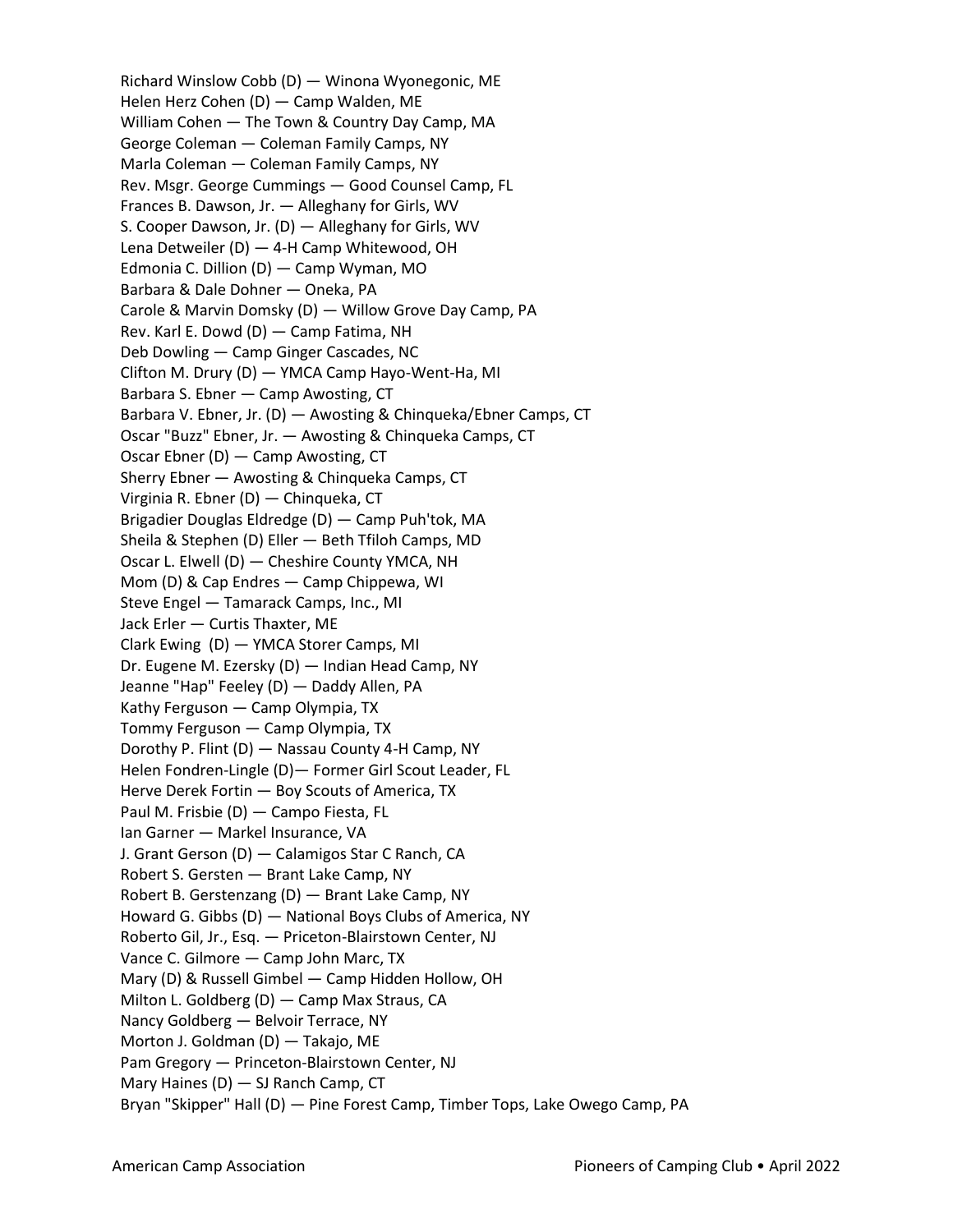Libby Black Halpern (D) — Pine Forest Camp, Timber Tops, Lake Owego Camp, PA Ted S. Halpern (D) — Pine Forest Camp, Timber Tops, Lake Owego Camp, PA Gordon Hamilton (D) — Catholic Youth Organization, WA Helen L. Haskell (D) — Camp Treetops, NY Bridget Erin Healy – Girl Scouts, CT Dorothy V. Walton Hill (D) & Conger Walton (D) — Walton's Grizzly Lodge, CA Russell Hogrefe (D) — Executive Director of ACA, IL Section, IL James "Pop" Hollandsworth (D) — Camp Sequoyah-Asheville Mountaineering School, NC Maria & Bob Hood — Greenbrier for Boys, WV Irene Hooper (D) — Seacamp, FL Marlin Houff — Camp Swatara, PA John T. Howe — Skylake Yosemite Camp, CA Ruth T. Howe (D) — Skylake Camps, CA Thelma Hurwitz (D) — Camp Derry & Camp Camelot, NY Ruth Isserman (D) — Camp Chickagami, MO Kathleen "KJ" Virginia Jackson (D) – Laurel Girl Scout Camp, CT John Jorgenson — Camp Tawingo, Ontario, CA Elizabeth Cobb Kennedy (D) — Winona, ME Dorothy Jean Kerr (D) — Camp Miniwanca, MO William A. Key — Presbyterian Conference Assoc, NY Alexandria & Robert (D) Kinoy — Camp Taconic, MA Edie Klein (D) — Pine Forest Camp, PA Gertrude & Abraham (D) Krasker — Forest Acres & Indian Acres Camps, ME Dr. Paul Krouner — Camp Schodack, NY Joseph Kruger (D) — Camp Mah-Kee-Nac-1929, MA Sue & Robert "Leb" Lebby – North Star Camp for Boys, WI Seymour Lebenger (D) — Hofstra University Camps, NY Edward D. Lehrer (D) — Equinunk & Blue Ridge, NY Suzanne "Sue" G. Levin, CCD — Sherwood Forest Camp, MO Dan Lichtenstein – North Star Camp for Boys, WI Stephen F. Longnecker — Falling Creek Camp for Boys, NC Fred Lorenz (D) — Gnaw Bone, IN William V. Lorimer (D) — Camp Roosevelt, OH Ralph Lowder (D) — Santa Maria, CO The Mason Family — Agawam, ME Larry L. Maxwell — YMCA Camp Piomingo, KY W. Daniel McCain — YMCA of the Oranges, NJ Robert L. McCausland (D) — Village Camps, WA Robert McKinlay (D) — Hidden Valley Camp, WA Jean G. McMullan — Alford Lake Camp, ME Suzanne S. McMullan — Alford Lake Camp, ME John R. McPhee (D) — Camp Fitch, OH Eliezer Melendez — Seventh Day Adventist, Puerto Rico Karen Meltzer — Brandt Lake Camp, NY Asher Melzer (D) — Camping Service, UJA Federation, NY Gordon Porter Miller — Moosilauke, NH Rex M. Miller — Camp Arroyo Grande, CA Robert "Doc" Miller (D) — YMCA Camp Storer, MI Robert H. Miner (D) — Pinemere Camp, PA Monroe "Monty" Moss — Camp Lenox, MA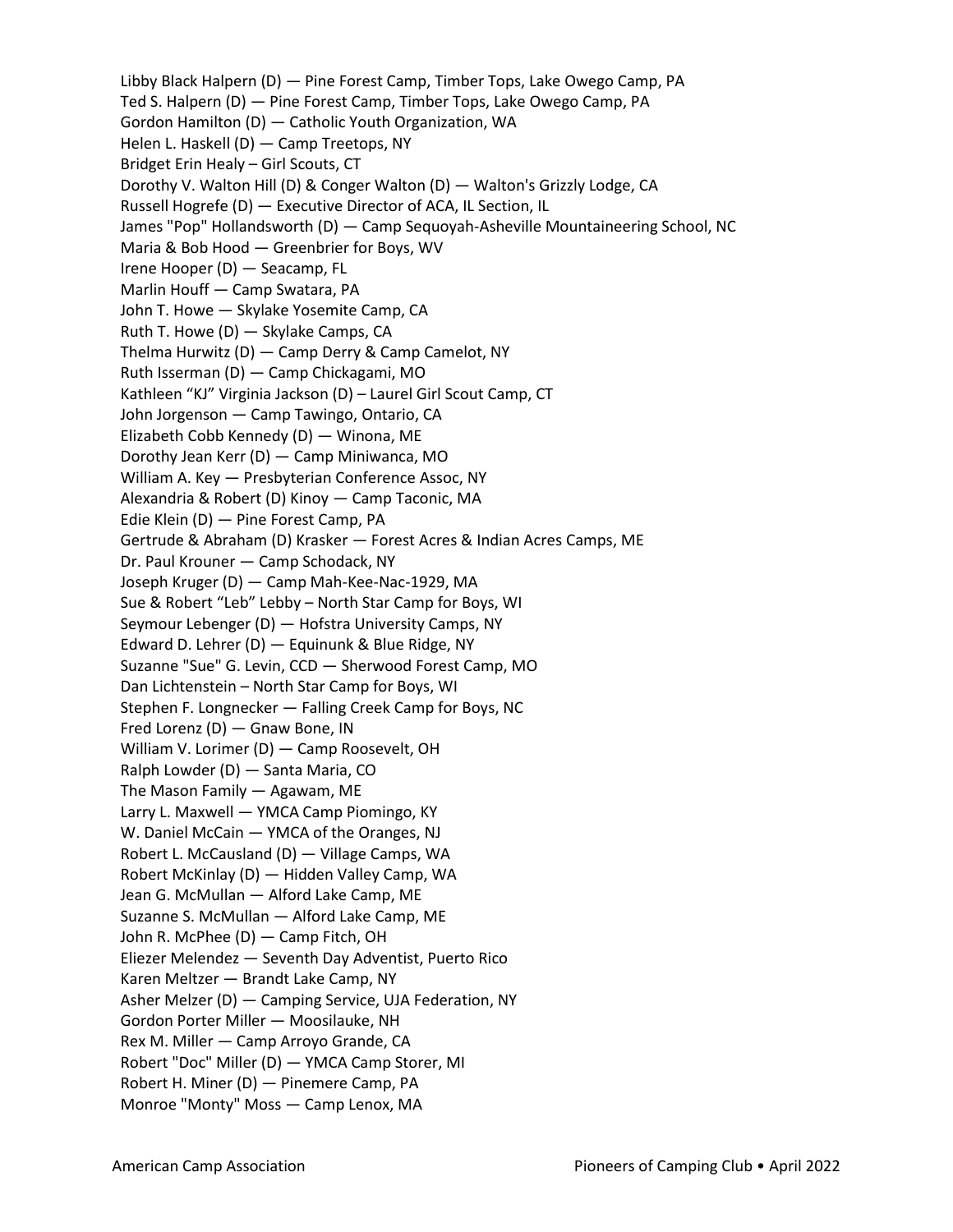Jeanne Muellerleile — Camp Courageous, IA Judith Myers (D) — Trail Blazers, WA Eloise Newell-Clark — Tonawanda, NC Doris J. Nielsen (D) — Mountainbrook Camp for Girls, PA & NY Mary B. Olney (D) — Bearskin Meadow Camp, CA Deborah F. Parker — YMCA Camp Nokomis, CT Robert "Lee" Petterson — Denning Travel Camp for Boys, ME Howard R. Patton (D) — Camp Directors of America since 1923, NJ Jack Pearse (D) — Camp Tawingo, Ontario, CA Michael Pollack — Brookhaven Country Day Camp, NY Dr. Neil Pollack — Brookhaven Country Day Camp, NY Herman M. Popkin (D) — Blue Star Camps, NC Maryann Popkin — Blue Star Camps, NC Rodger Popkin (D) — Blue Star Camps, NC Sherman Poska (D) — Camp Floyd Rogers, NE Linda Grier Pulliam – International Camping Fellowship, NC Kathy C. Ragsdale — Camp Stewart for Boys, TX Silas B. Ragsdale, Jr. (D) — Camp Stewart for Boys, TX Mrs. Berry Delahanty Richardson (D) — Cape Cod Sea Camps, Monomoy/Wono, MA Otto K. Rosahn (D) — Camp Birchwood, NY Tom Rosenberg — American Camp Association Helen Rosenthal (D) — Camp Pinecliffe, ME William Y. Saltzman (D) — Camp Canadensis, PA Laura (D) & Roger (D) Sanborn — Sanborn Western Camps, CO Clifton Satterwhite — McCall RA Camp, SC Dr. Ruth Schellberg — MN Jane "Missy" Schenck — Green River Preserve, NC Greg Schneider (D) — Peninsula Bay Cities Camps, CA Bernard Schrader — Happy Hollow Camp, IN Ann (D) & Wendall (D) Schrader — Nicolet, WI Christine Schulze — Concordia Language Villages, MN Charles R. Scott (D) — Camp Wawayanda, NJ Jean M. Seaward — Camp Nashoba Day, Inc., MA Edwin Hampton Shafer, II (D) — Susquehannock Camps, PA George Carlton Shafer, Jr. (D) — Susquehannock Camps, PA Ann Sheets — El Tesoro/ C FUSA First Texas Council, TX Michael Sherman — YMCA Camp Kern (OH) & Woodstock (CT) Kat Shreve – Girl Scouts of the Commonwealth of Virginia, NC Carol & Allen (D) Sigoloff — Thunderbird for Boys & Girls, MN Marty Silverman (D) — Kippewa for Girls, ME Sylvia L. Silverman (D) — Kippewa for Girls, ME Dr. Andrew L. Sim (D) — Wa-ta-ga-mie, CA Ellen Simpson (D) — Bearskin Meadow Camp, CA Lawrence "Larry" M. Smith (D) — Sangamon, VT Sally & Bernard Stein — Nebagamon, WI Dorothy J. Stivers (D) — Camp Birch Ridge, NJ Alan Stolz & Family — Camp Cody, NH Miles M. Strodel (D) — Brookwoods/Deer Run, NH Peter Surgenor — Holmes Presbyterian Camp, NY Posie Taylor — The Aloha Foundation, VT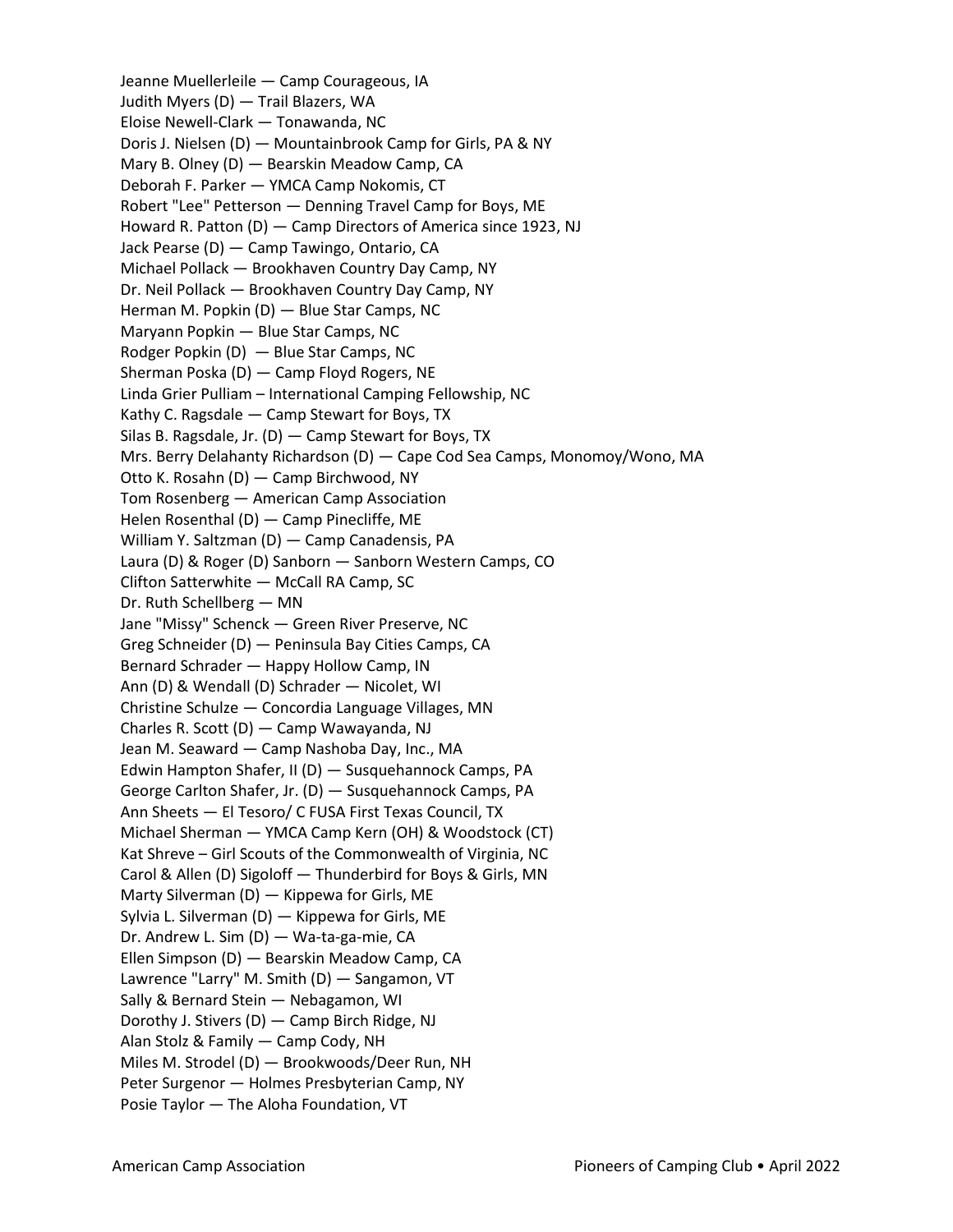Dr. John Murray Thompson (D) — Appalachia, MA John Tilley — YMCA Camp Coniston, NH Kristi & Ross Turner – Guided Discoveries, CA Mary Vehslage — Happy Hollow, IN Welsey A. Voigt — Asbury Hills United Methodist Camp, NC William "Bill" Waggoner (D) — Windy Wood, NC Edna (D) & Nate (D) Wasserman — Camp Menominee for Boys, WI Robert B. Watkins (D) — Fairfield, PA Carla Weiland – Camp Summit, TX Jack Weiner (D) — Camp Interlaken JCC, WI Lucy Hanson Weiser (D) — Camp Runoia, ME Nelson E. Wieters (D) — Man & His Land Expeditions, WY Rev W. Wyeth Willard (D) — Camp Good News, MA Marilyn & Jack Williams — Kiniya, VT Frank Wilson (D) — 4-H Camp Whitewood, OH Rabbi Alfred Wolf (D) — Wilshire Boulevard Temple Camps, CA Dr. Eleanor J. Woodcock (D) — Baber, MI James J. B. Worth — Minnehaha, WV Melvin S. Wortman — Che-Na-Wah, NY Ruth Wortman — Che-Na-Wah, NY Isodore "Zak" Zarakov (D) — Camp Zahelo for Boys, ME Gloria & Harold Zeitz — Willow Grove Day Camp, PA

\*(D) Deceased

## **CAMP PIONEERS**

4-H Camp Howe, Inc. (1928) MA 4-H Camp Shaw-Waw-Nas-See (1946) IL 4-H Camp Whitewood (1940) OH Akiba (1926) PA Aldersgate (1945) RI Alford Lake Camp (1907) ME Aloha (1905) VT Alvernia (1888) NY Appalachia (1945) VA Appel Farm Arts Camp (1960) NJ Atwater (1920) MA Awosting Chinqueka (1900) CT Baco for Boys (1950) NY Bearskin Meadow Camp (1938) CA Belvoir Terrace (1954) NY Beth Tfiloh Camps (1943) MD Blue Star Camps (1948) NC Brant Lake Camp 1916) NY Brookwoods Deer Run (1944) NH Brown Ledge Camp (1927) VT Brown Ledge Camp for Girls & Boys (1956) NM Brush Ranch Camps for Girls & Boys (1956) NM Buck's Rock Performing & Creative Arts Camp (1943) NM Byron Center (1848) WI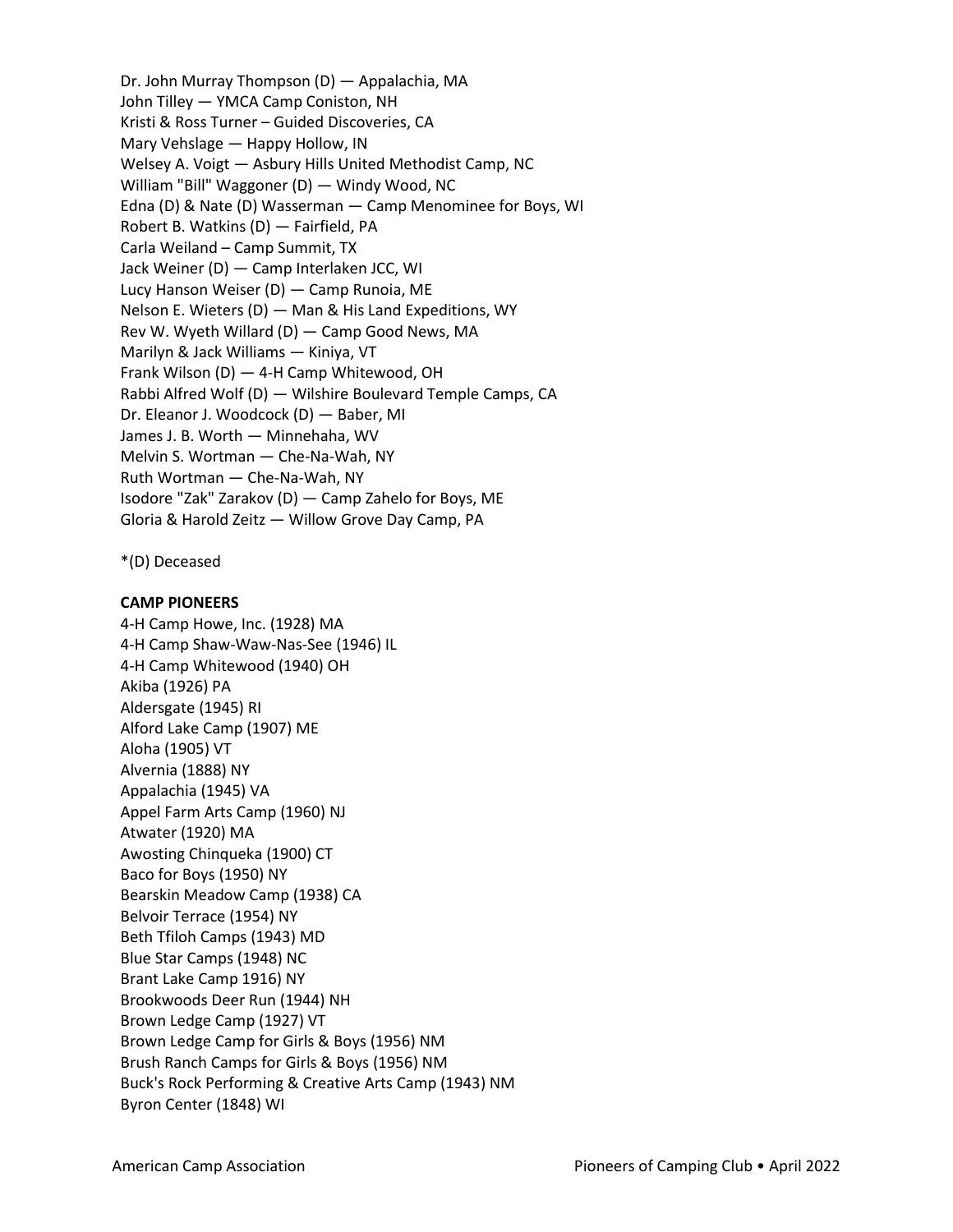Calamigos Ranch (1949) CA Camp Agawam (1919) ME Camp Alexander Mack (1925) IN Camp Alleghany (1922) WV Camp Baber (1949) MI Camp Bonnie Brae (1919) MA Camp Catherine Capers (1953) VT Camp Chatuga (1956) SC Camp Chewonki for Boys (1915) ME Camp Choconut (1895) PA CYO Camp Christopher (1924) OH Camp Claire (1916) CT Camp Courageous of Iowa (1972) IA Camp DeBaun (1949) NY Camp Dudley YMCA, Inc. (1885) NY Camp Echo (1924) NY Camp Fatima (1948) NH Camp Fitch (1914) PA Camp Four Echoes (1938) WA Camp Gilmont (1940) TX Camp Ginger Cascades (1963) NC Camp Good Health (1923) IA Camp Greenbrier for Boys (1898) WV Camp Greylock (1916) MA Camp Hazen YMCA (1920) CT Camp Hillard (1929) NY Camp Hollywoodland (1926) CA Camp Jewell YMCA (1901) CT Camp John Marc (1991) TX Camp Joy (1937) OH Camp Judaea (1950) NC Camp Ken-Jockety OH Camp Lambec (1947) PA Camp Libbey (1936) OH Camp Manito-wish YMCA (1919) WI Camp Max Straus (1938) CA Camp Mendocino (1931) CA Camp Merrimac (1919) NH Camp Minaluta (1929) CA Camp Moosilauke (1904) NH Camp Mueller (1939) OH Camp Nashoba Day (1957) MA Camp Nebagamon for Boys (1929) WI Camp Newaygo (1927) MI Camp O'Fair Winds (1930) MI Camp Olympia (1968) TX Camp Pisgah (1954) NC Camp Puh'Tok (1942) MA Camp Runoia (1907) ME Camp Schodack (1957) NY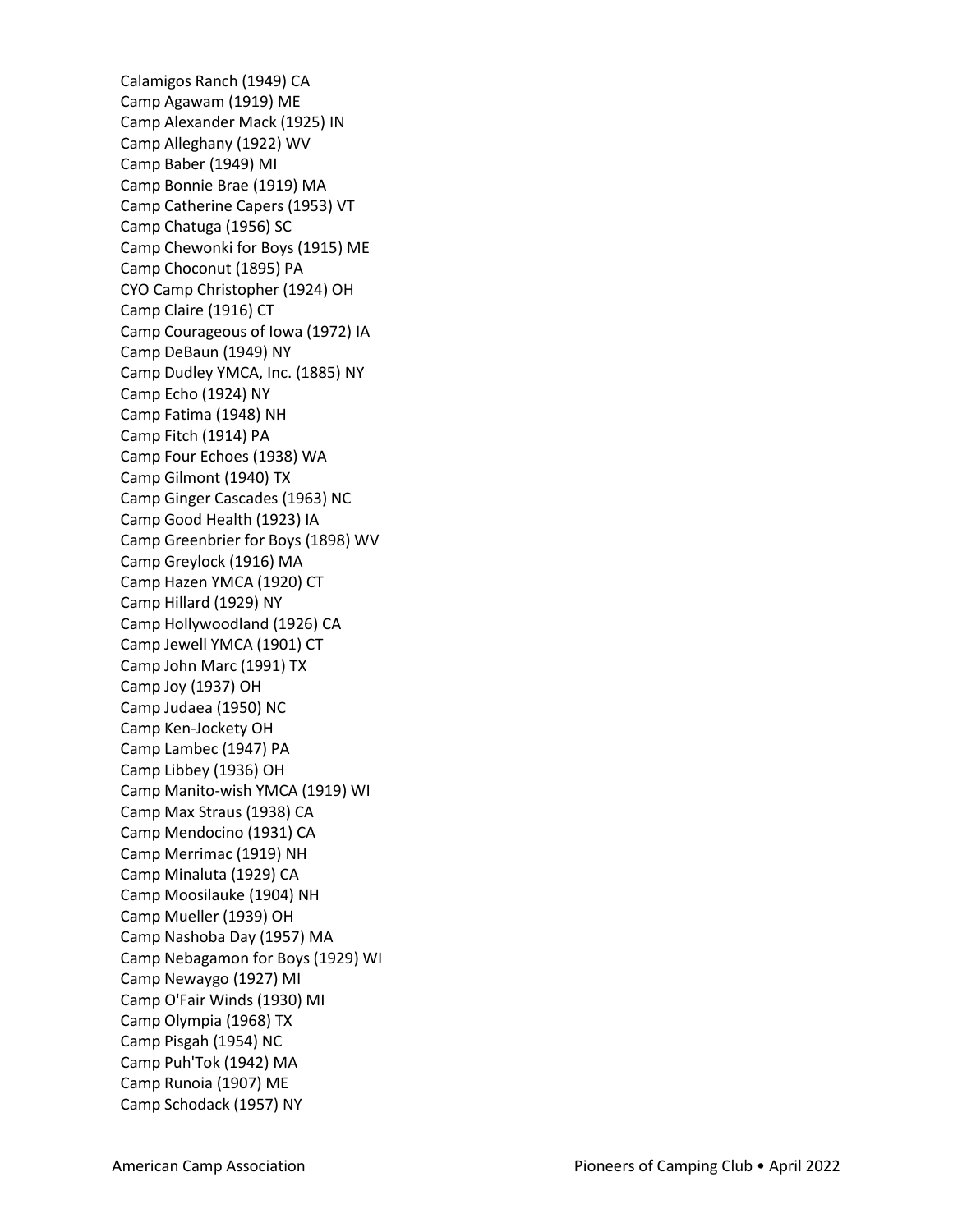Camp Sealth (1920) WA Camp St. Albans (1940) WA Camp Stella Maris (1926) NY Camp Stewart for Boys, Inc. (1924) TX Camp Summit (1947) TX Camp Sunshine (1934) PA Camp Susque (1947) ME Camp Susquehannock for Boys (1905) PA Camp Takajo (1947) ME Camp Tamarack (1902) MI Camp Thunderbird for Boys (1946) MN Camp Timberlane for Boys (1961) WI Camp Treetops (1920) NY Camp Wasewagan (1921) CA Camp Wawenock (1910) ME Camp Waziyatah (1922) ME Camp Winape (1911) VT Camps Equinunk & Blue Ridge (1920) NY Cape Cod Sea Camp (1922) MA Catalina Island Camps (1922) CA Cheley Colorado Camps (1921) CO Che-Na-Wah for Girls (1923) NY Circle M Day Camp, Inc. (1954) IL Clearwater Camp (1933) WI Cleveland Sight Center Highbrook Lodge (1928) OH Courant (1984) CT Covington (1927) LA Culver Summer Schools & Camps (1902) IN Day Camp In The Park (1979) NY Denning Travel Camps for Boys (1961) ME Dorothy P. Flint 4-H Camp (1924) NY Eagle's Nest Camp (1927) NC Easter Seals New Jersey Camp Merry Heart (1949) NJ Ella J. Logan (1928) IN Elliott P. Joslin Camps (1948) MA Fairview Lake YMCA Camp & Conference Center (1915) NJ Fernwood Cove (1921) ME Flying G. Ranch (1944) CO Forest Acres/Indian Acres (1924) ME Forest Home-Mill Creek (1938) CA Forest Lake Camp (1926) NY Geneva Glen Camp, Inc. (1922) CO Girl Scout Camp Tanglefoot (1947) IA Gold Arrow Camp (1933) CA Good News (1935) MA Griffith Park Boys Camp (1925) CA Guided Discoveries, Inc. (1979) CA Gwynn Valley (1935) NC Hantesa (1919) IA Happy Hollow Childrens Camp (1951) IN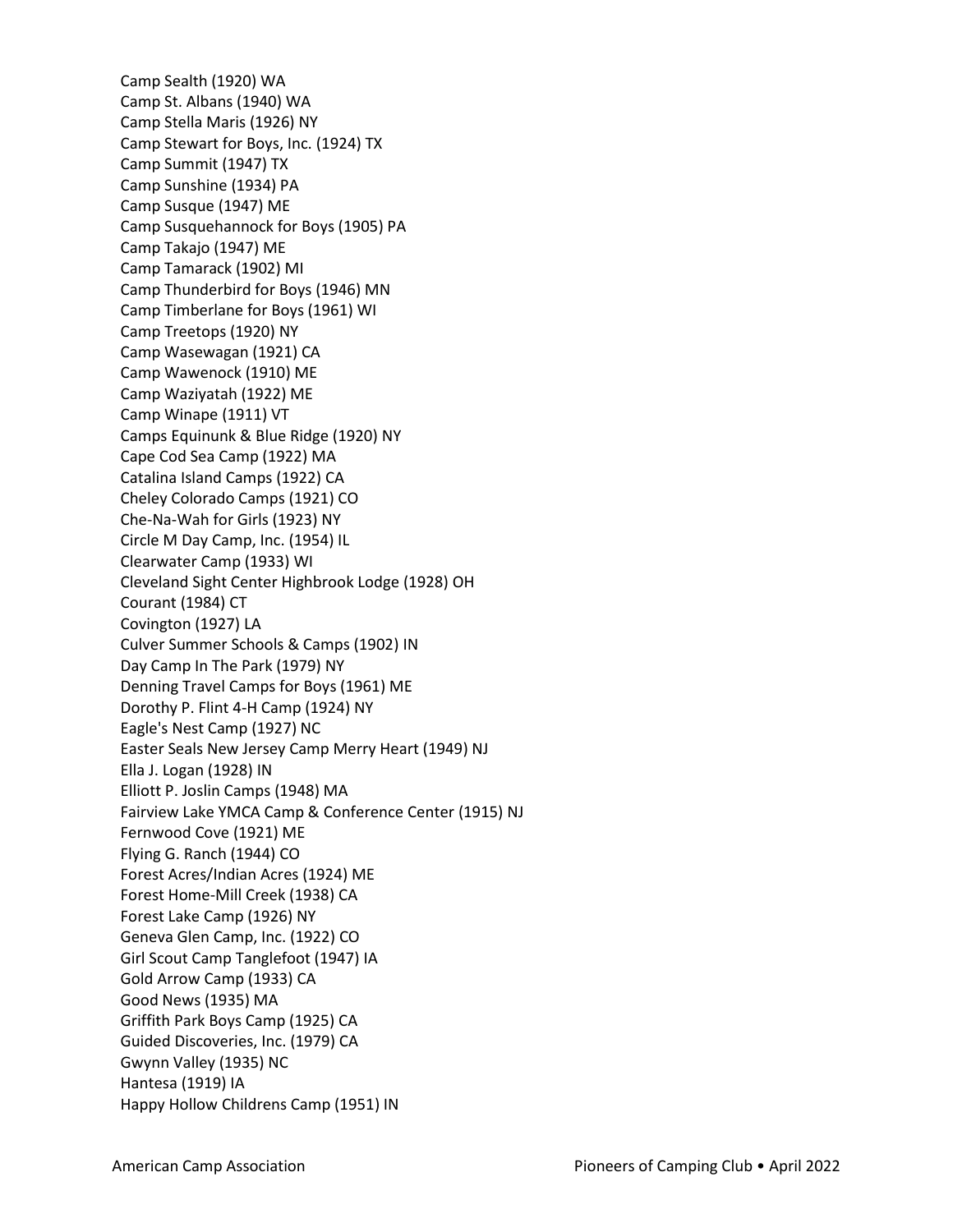Heart O' the Hills Camp (1953) TX Herzl Camp (1948) WI Hidden Valley Camp (1947) WA Hidden Villa Summer Camp (1945) CA High Meadows Camp (1973) GA Hiram House Camp (1986) OH Holiday Home Camp (1887) WI Indian Acres Camp for Boys (1924) ME Kellys Camp, Inc. (1939) IL Ken Jockety (1929) OH Keyauwee Program Center (1945) NC Keystone Camp (1916) NC Kieve (1926) ME Killooleet (127) VT Kippewa for Girls (1957) ME Kiwanis Camp Wyman (1898) MO Kiwanis Twin Lakes Camp (1911) IN Lake Lucerne Camp & Retreat (1948) WI Lake Owego Camp (1961) PA Mawavi (1943) VA Minnehaha (1943) WV Molly Lauman (?) OH Monomoy (1922) Monte Toyon (1930) CA Namequoit (1944) MA Nicolet for Girls (1944) WI North Country Camps, Inc. (1920) NY North Star Camp for Boys (1945) TN Oak Hill Day Camp (1952) TN Ojiketa (1926) MN Oneka (1908) PA Osoha (1921) WI Phantom Lake YMCA Camp (1896) WI Philmont Scout Ranch BSA (1938) NM Pierce Country Day Camp (1918) NY Pine Forest Camp (1931) PA Pok-O-Moonshine/Pok-O-MacCready (1905) NY Presbyterian Camp (1931) IL Princeton-Blairstown Center (1908) NJ Quinipet (1947) NY Rainbow Trail Lutheran Camp (1957) CO River Way Ranch Camp (1967) CA Robindel for Girls (1951) NH Robin Hood (1923) CT Roganunda (1923) WA Sacramento Methodist Assembly (1931) NM Salvation Army Camp Wonderland (1924) MA Salvation Army Camp Puhtok (1942) MA Sanborn Western Camps (1948) CO Scatico (1921) NY